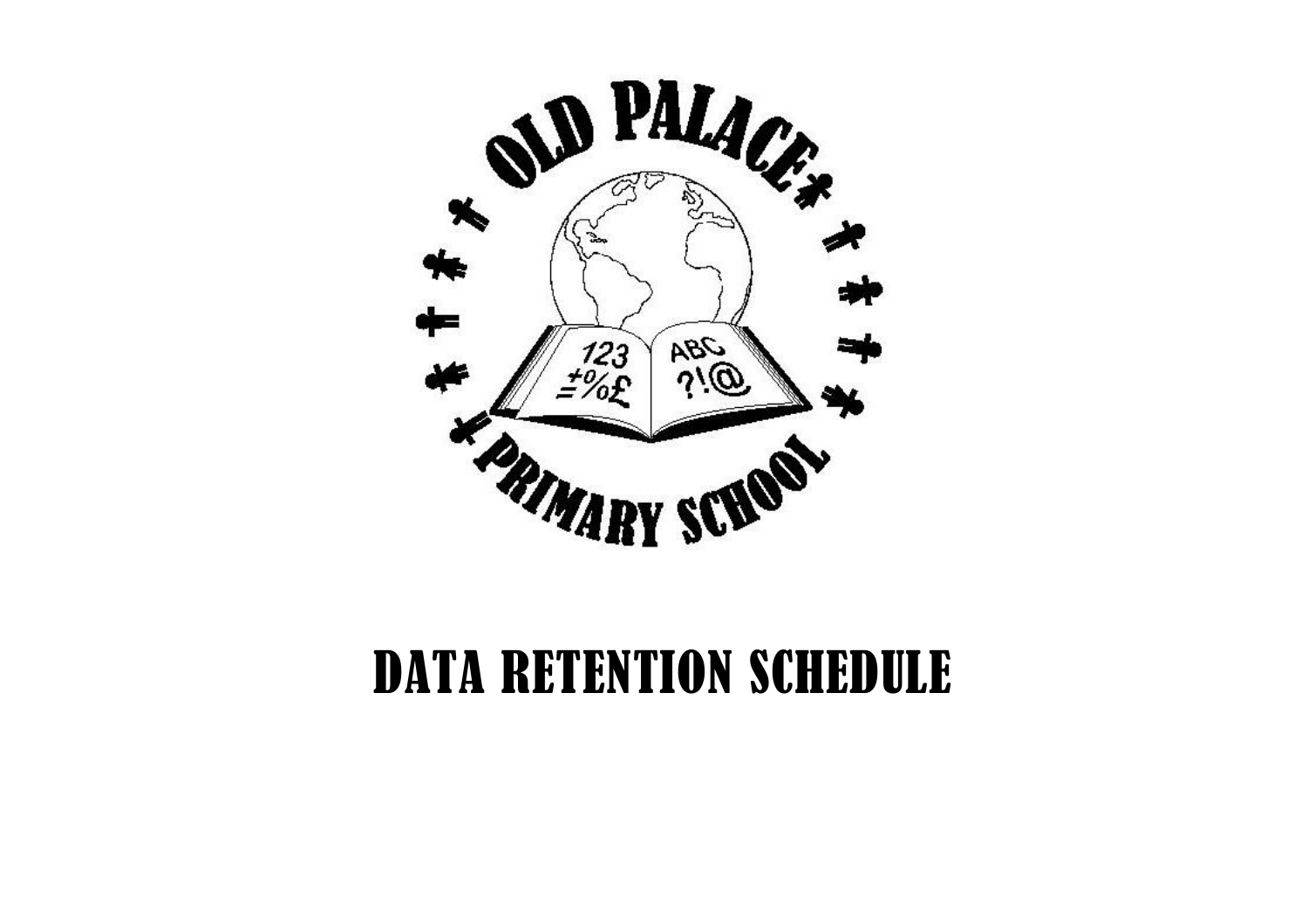## **OLD PALACE PRIMARY SCHOOL**

## **DATA RETENTION SCHEDULE**

This retention schedule has been broadly based on the recommendations of the Records Management Society of Great Britain and contains the recommended retention periods for the different record series created and maintained by schools in the course of their business. The schedule refers to all information regardless of the media in which it is stored.

Some of the retention periods are governed by statute. Others are guidelines following best practice. Every effort has been made to ensure that these retention periods are compliant with the requirements of the Data Protection Act 2018 and the Freedom of Information Act 2000.

Managing record series using these retention guidelines will be deemed to be "normal processing" under the legislation mentioned above.

Content is categorized under the following sections:

- Governors
- Curriculum
- Management
- Pupils
- Personnel Records held in Schools
- Health and Safety
- Administrative
- Finance
- Property
- Local Education Authority
- Department for Education
- Schools Meals
- Family Liaison Officers and Parent Support Assistants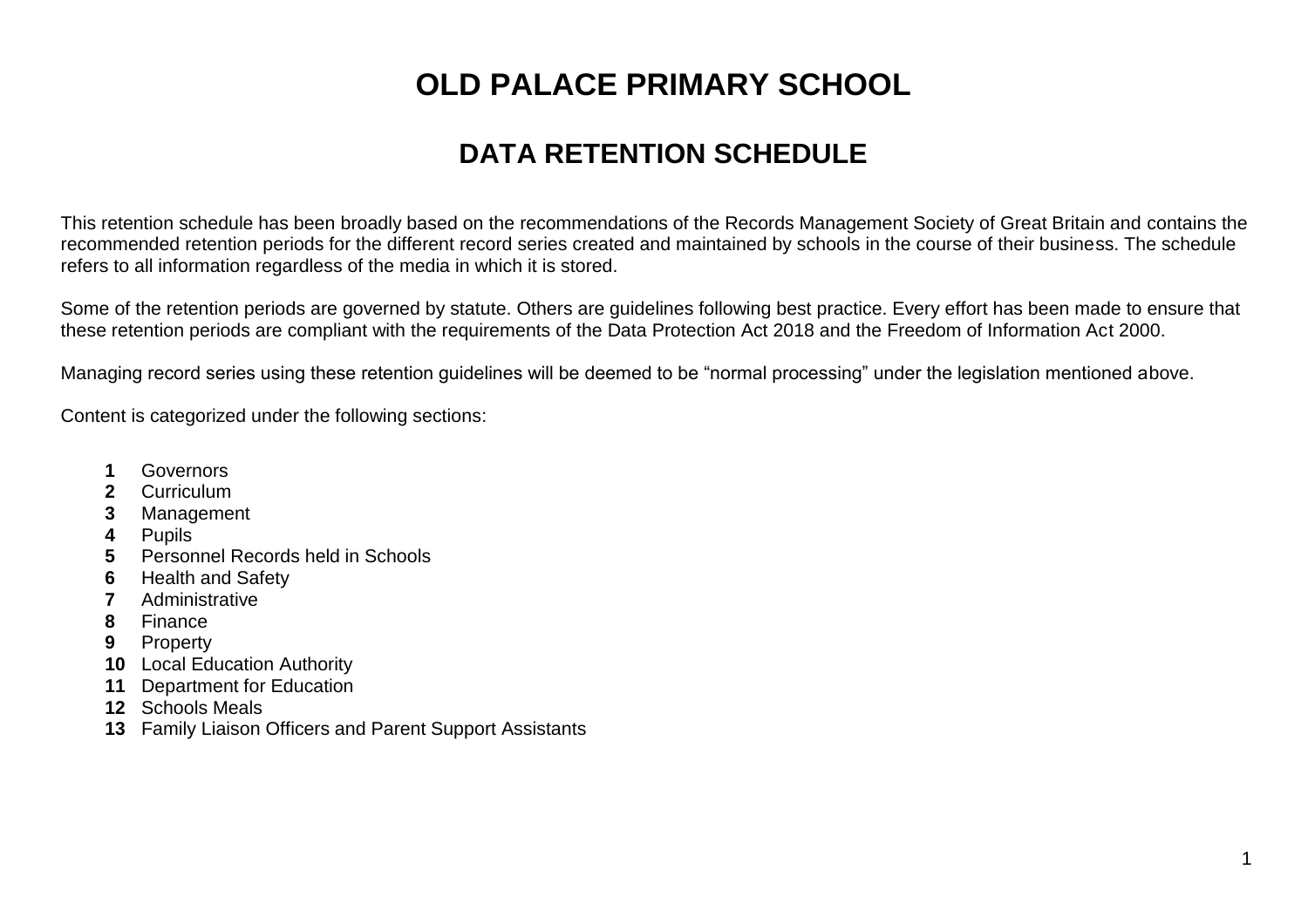|     | <b>Governors</b>                                                             |           |                                       |                                                     |                                                                                                                                                       |                                                                                                                     |  |
|-----|------------------------------------------------------------------------------|-----------|---------------------------------------|-----------------------------------------------------|-------------------------------------------------------------------------------------------------------------------------------------------------------|---------------------------------------------------------------------------------------------------------------------|--|
|     | <b>Basic file description</b><br><b>Data</b><br><b>Prot</b><br><b>Issues</b> |           | <b>Statutory</b><br><b>Provisions</b> | <b>Retention</b><br><b>Period</b><br>[operational   | Action at the end of the administrative life of the<br>record                                                                                         |                                                                                                                     |  |
| 1.1 | <b>Minutes</b>                                                               |           |                                       |                                                     |                                                                                                                                                       |                                                                                                                     |  |
|     | <b>Principal set</b><br>(signed)                                             | <b>No</b> |                                       | Permanent                                           | Retain in school for 6 years from<br>date of meeting                                                                                                  | <b>Transfer to Archives</b>                                                                                         |  |
|     | Inspection copies<br>$\bullet$                                               | <b>No</b> |                                       | Date of meeting $+3$<br>years                       | <b>SHRED</b><br>[If these minutes contain any<br>sensitive personal information<br>they should be shredded]                                           |                                                                                                                     |  |
| 1.2 | Agendas                                                                      | <b>No</b> |                                       | Date of meeting                                     | <b>SHRED</b>                                                                                                                                          |                                                                                                                     |  |
| 1.3 | Reports                                                                      | <b>No</b> |                                       | Date of report $+6$<br>years                        | Retain in school for 6 years from<br>date of meeting                                                                                                  | <b>Transfer to Archives</b><br>[The appropriate archivist<br>will then take a sample for<br>permanent preservation] |  |
| 1.4 | Instruments of<br>Government                                                 | <b>No</b> |                                       | Permanent                                           | Retain in school whilst<br>school is open                                                                                                             | Transfer to Archives when<br>the school has closed                                                                  |  |
| 1.5 | <b>Trusts and Endowments</b>                                                 | <b>No</b> |                                       | Permanent                                           | Retain in school whilst<br>operationally required                                                                                                     | <b>Transfer to Archives</b>                                                                                         |  |
| 1.6 | <b>Action Plans</b>                                                          | <b>No</b> |                                       | Date of action<br>$plan + 3 years$                  | <b>SHRED</b>                                                                                                                                          | It may be appropriate to<br>offer to the Archives for a<br>sample to be taken if the                                |  |
| 1.7 | Policy documents                                                             | <b>No</b> |                                       | Expiry of policy                                    | Retain in school whilst policy<br>is operational (this includes if<br>the expired policy is part of a<br>past decision making process)                | <b>Transfer to Archives</b><br>[The appropriate archivist<br>will then take a sample for<br>permanent preservation] |  |
| 1.8 | <b>Complaints files</b>                                                      | Yes       |                                       | Date of<br>resolution of<br>complaint $+6$<br>years | Retain in school for the first six<br>years<br>Review for further retention in<br>the case of contentious disputes<br><b>SHRED routine complaints</b> |                                                                                                                     |  |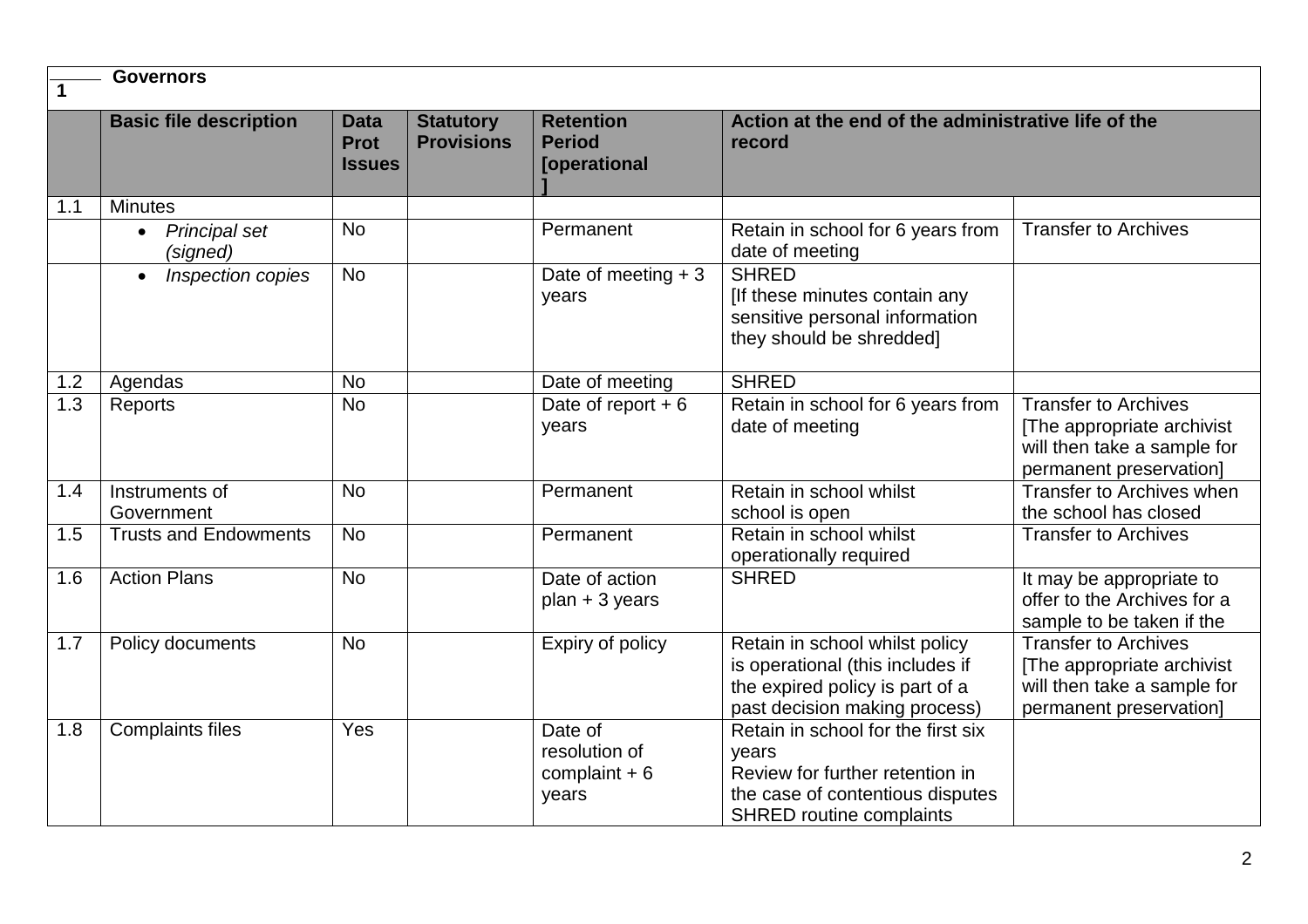| $\overline{2}$ | <b>Management</b>                                                                                                                                     |                                             |                                       |                                                                                                                                                 |                                                               |                                                                                                                         |  |
|----------------|-------------------------------------------------------------------------------------------------------------------------------------------------------|---------------------------------------------|---------------------------------------|-------------------------------------------------------------------------------------------------------------------------------------------------|---------------------------------------------------------------|-------------------------------------------------------------------------------------------------------------------------|--|
|                | <b>Basic file description</b>                                                                                                                         | <b>Data</b><br><b>Prot</b><br><b>Issues</b> | <b>Statutory</b><br><b>Provisions</b> | <b>Retention Period</b><br>[operational]                                                                                                        | Action at the end of the administrative life<br>of the record |                                                                                                                         |  |
| 2.1            | Minutes of the Senior Management Team<br>and other internal administrative bodies                                                                     | Yes                                         |                                       | Date of meeting $+5$<br>years                                                                                                                   | Retain in the<br>school for 5 years<br>from meeting           | <b>Transfer to Archives</b><br>[The appropriate archivist<br>will then take a sample<br>for permanent<br>preservation]  |  |
| 2.2            | Formal reports made by the head<br>teacher or the management team                                                                                     | Yes                                         |                                       | Date of report $+3$<br>years                                                                                                                    | Retain in the<br>school for 3 years<br>from meeting           | <b>Transfer to Archives</b><br>[The appropriate archivist]<br>will then take a sample<br>for permanent<br>preservation] |  |
| 2.3            | Correspondence created by head<br>teachers, deputy head teachers, heads of<br>year and other members of staff with<br>administrative responsibilities | <b>No</b>                                   |                                       | Current + 1 years<br>(Correspondence<br>relating to<br>complaints will be<br>retained from date<br>of resolution of<br>complaint $+6$<br>years) | <b>SHRED</b>                                                  |                                                                                                                         |  |
| 2.4            | Professional development plans                                                                                                                        | Yes                                         |                                       | Closure + 6 years                                                                                                                               | <b>SHRED</b>                                                  |                                                                                                                         |  |
| 2.5            | School development plans                                                                                                                              | $\overline{N}$                              |                                       | Closure + 6 years                                                                                                                               | <b>SHRED</b>                                                  |                                                                                                                         |  |
| 2.6            | Admissions - if the admission is<br>successful                                                                                                        | Yes                                         |                                       | Admission + 1 year                                                                                                                              | <b>SHRED</b>                                                  |                                                                                                                         |  |
| 2.7            | Admissions - if the appeal is<br>unsuccessful                                                                                                         | Yes                                         |                                       | Resolution of case +<br>1 year                                                                                                                  | <b>SHRED</b>                                                  |                                                                                                                         |  |
| 2.8            | Proofs of address supplied by parents as<br>part of the admissions process                                                                            | Yes                                         |                                       | Current year $+1$<br>year                                                                                                                       | <b>SHRED</b>                                                  |                                                                                                                         |  |
| 2.9            | Log of Positive Handing                                                                                                                               | Yes                                         |                                       | Permanent                                                                                                                                       | Retain in the<br>school                                       | <b>Transfer to the Archives</b><br>once book is full                                                                    |  |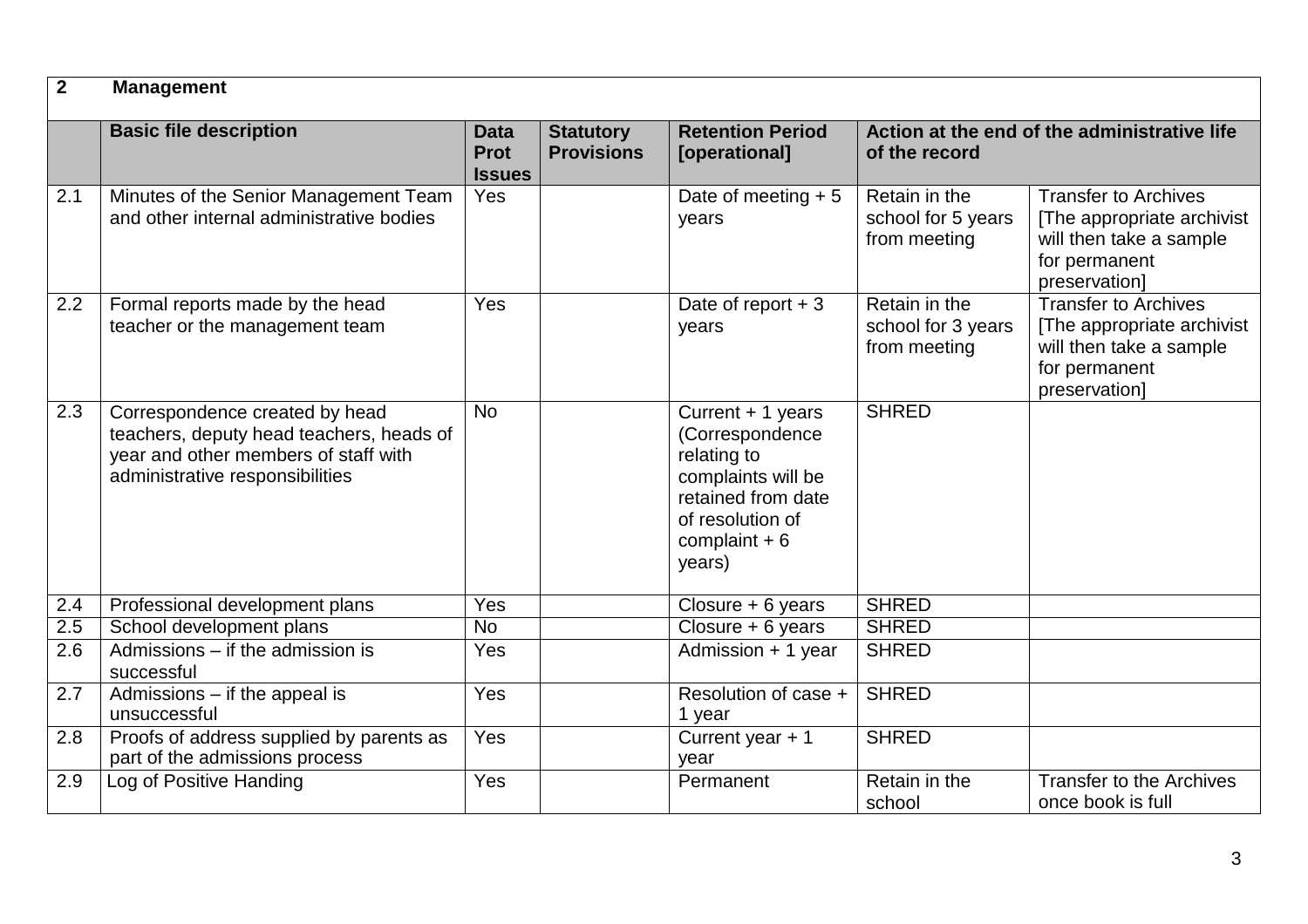|     | <b>Curriculum</b>                |                                             |                                       |                                          |                                                                                                                       |
|-----|----------------------------------|---------------------------------------------|---------------------------------------|------------------------------------------|-----------------------------------------------------------------------------------------------------------------------|
|     | <b>Basic file</b><br>description | <b>Data</b><br><b>Prot</b><br><b>Issues</b> | <b>Statutory</b><br><b>Provisions</b> | <b>Retention Period</b><br>[operational] | Action at the end of the administrative life of the record                                                            |
| 3.1 | Schemes of work                  | <b>No</b>                                   |                                       | Current year $+1$<br>vear                | It may be appropriate to review these records at the end of each<br>year and allocate a new retention period or SHRED |
| 3.2 | Timetable                        | No                                          |                                       | Current year $+1$<br>year                | It may be appropriate to review these records at the end of each<br>year and allocate a new retention period or SHRED |

| 4   | <b>Pupils</b>                                      |                                      |                                       |                                                                                   |                                                                                                                                                                                                                                                                                                                      |                                |
|-----|----------------------------------------------------|--------------------------------------|---------------------------------------|-----------------------------------------------------------------------------------|----------------------------------------------------------------------------------------------------------------------------------------------------------------------------------------------------------------------------------------------------------------------------------------------------------------------|--------------------------------|
|     | <b>Basic file description</b>                      | Data<br><b>Prot</b><br><b>Issues</b> | <b>Statutory</b><br><b>Provisions</b> | <b>Retention Period</b><br>[operational]                                          | Action at the end of the administrative life<br>of the record                                                                                                                                                                                                                                                        |                                |
| 4.1 | <b>Admission Registers</b>                         | Yes                                  |                                       | Date of last entry in the book (or<br>file) $+ 6$ years                           | Retain in the school for 6<br>years from the date of the last<br>entry.                                                                                                                                                                                                                                              | Transfer<br>to the<br>Archives |
| 4.2 | Attendance registers                               | Yes                                  |                                       | Date of register $+3$ years                                                       | SHRED & Destroy any back up<br>records retained electronically                                                                                                                                                                                                                                                       |                                |
| 4.3 | Pupil files                                        | Yes                                  |                                       | Retain for the time which the pupil<br>remains at the primary school $+1$<br>year | Transfer to the secondary<br>school (or other primary<br>school) when the child leaves<br>the school.<br>In the case of exclusion it may<br>be appropriate to transfer the<br>record to the Behaviour<br>Service<br>SHRED any paper files once<br>the pupil leaves and & destroy<br>any digital files one year later |                                |
| 4.4 | Child Protection and<br><b>SEND files/ records</b> | Yes                                  | <b>Education Act</b><br>2002          | DOB + 25 years <sup>1</sup>                                                       | <b>Child Protection and SEND</b><br>information must be copied and<br>sent under separate cover to                                                                                                                                                                                                                   |                                |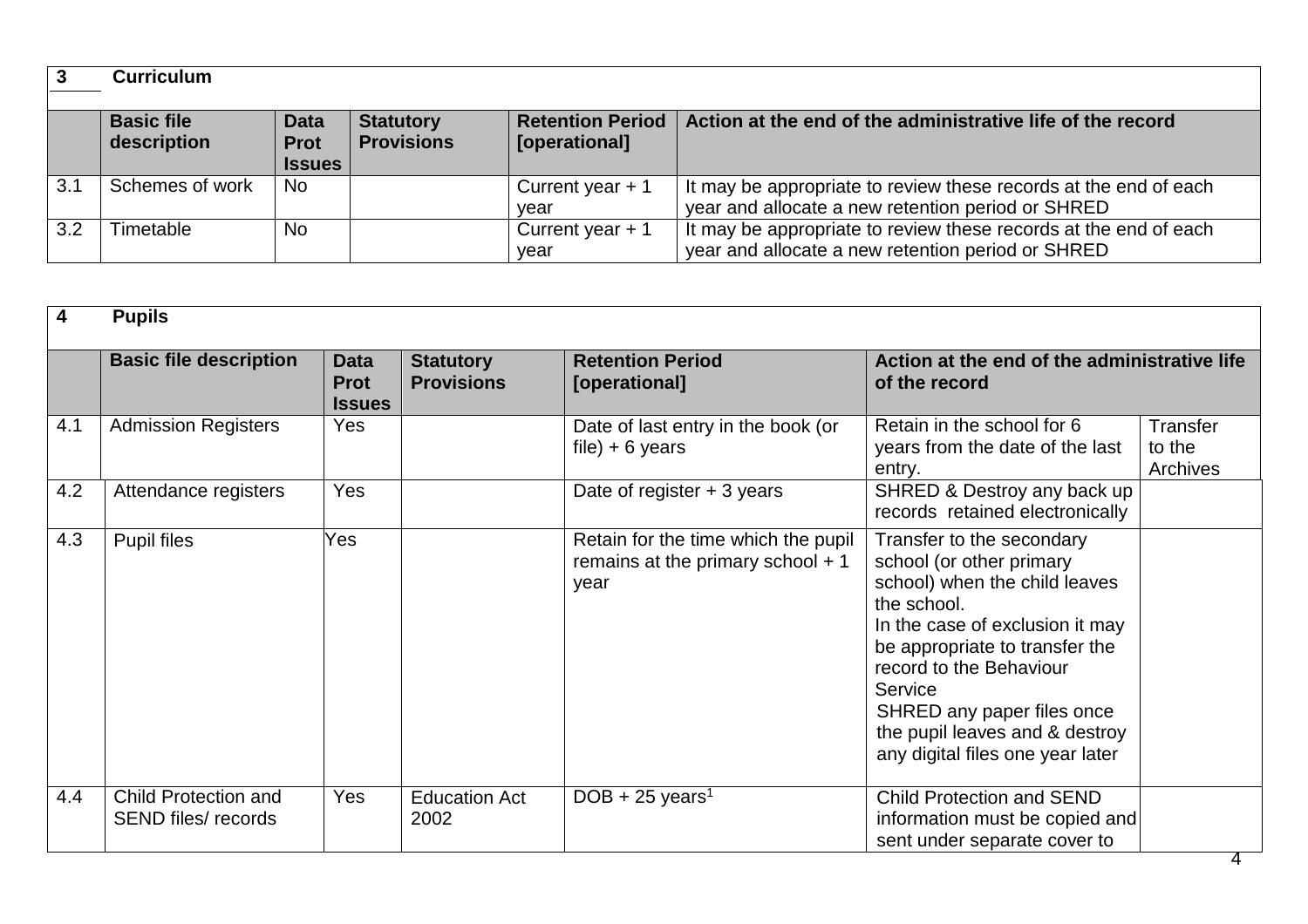|      |                                                                                                                                                             |            |                                                                                   | new school/college.<br>SHRED any paper files once<br>the pupil leaves and & destroy<br>any digital files one year later                                                                                                                                                                                           |
|------|-------------------------------------------------------------------------------------------------------------------------------------------------------------|------------|-----------------------------------------------------------------------------------|-------------------------------------------------------------------------------------------------------------------------------------------------------------------------------------------------------------------------------------------------------------------------------------------------------------------|
| 4.5  | <b>Pupils Books</b>                                                                                                                                         | <b>YES</b> | Current year $+1$ year                                                            | Books will be sent home at the<br>end of the following academic<br>year                                                                                                                                                                                                                                           |
| 4.6  | <b>SATS</b> and internal test<br>results                                                                                                                    | Yes        | Retain for the time which the pupil<br>remains at the primary school $+3$<br>year | SHRED any paper files once<br>the pupil leaves and & destroy<br>any digital files three years later                                                                                                                                                                                                               |
| 4.7  | <b>Mark Books</b>                                                                                                                                           | <b>No</b>  | Current year + 1 year                                                             | SHRED and destroy any digital<br>files                                                                                                                                                                                                                                                                            |
| 4.8  | Any other records<br>created in the course<br>of contact with pupils<br>(for example behaviour<br>records, incidents of<br>bullying, end of year<br>report) | Yes/No     | Retain for the time which the pupil<br>remains at the primary school $+1$<br>year | Transfer to the secondary<br>school (or other primary school)<br>when the child leaves the<br>school.<br>In the case of exclusion it may<br>be appropriate to transfer the<br>record to the Behaviour Service<br>SHRED any paper files once<br>the pupil leaves and & destroy<br>any digital files one year later |
| 4.9  | Letters<br>authorising<br>absence                                                                                                                           | <b>No</b>  | Date of absence $+2$ years                                                        | <b>SHRED</b>                                                                                                                                                                                                                                                                                                      |
| 4.10 | Parental permission<br>slips for clubs and<br>school trips (where<br>there has been no<br>major incident) and                                               | Yes        | Conclusion of the trip<br>When the club finishes at the end<br>of term.           | <b>SHRED</b>                                                                                                                                                                                                                                                                                                      |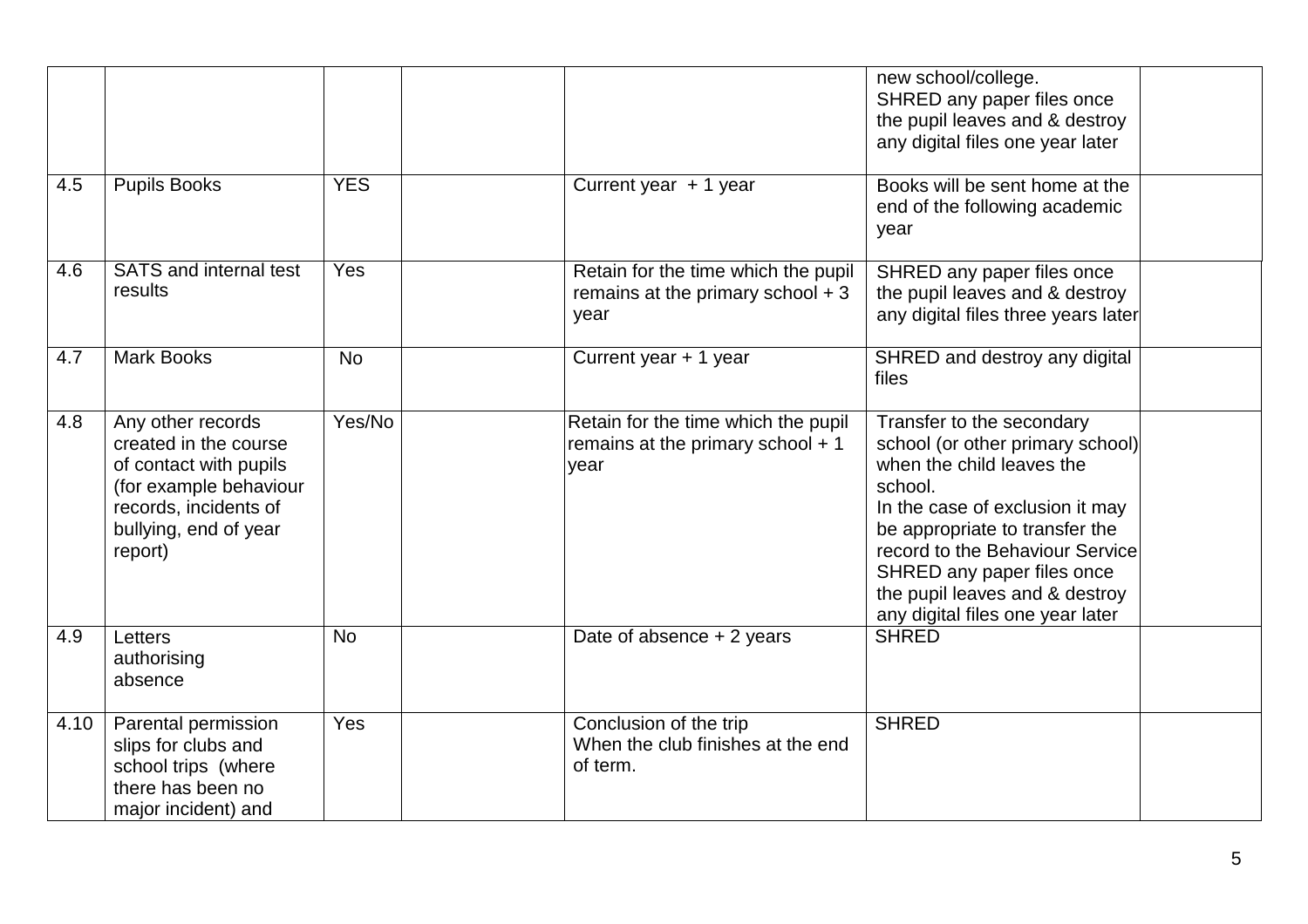| 4.11 | Parental permission<br>slips for school trips -<br>where there has been<br>a major incident                        | <b>Yes</b> | <b>Limitation Act</b><br>1980                                                                               | DOB of the pupil involved in the<br>incident $+25$ years<br>The permission slips for all pupils<br>on the trip need to be retained to<br>show that the rules had been<br>followed for all pupils | <b>SHRED</b>             |  |
|------|--------------------------------------------------------------------------------------------------------------------|------------|-------------------------------------------------------------------------------------------------------------|--------------------------------------------------------------------------------------------------------------------------------------------------------------------------------------------------|--------------------------|--|
| 4.12 | Records created by<br>schools to obtain<br>approval to run an<br><b>Educational Visit</b><br>outside the Classroom | N          | 3 part<br>supplement to<br>the Health &<br>Safety of Pupils<br>on Educational<br>Visits (HASPEV)<br>(1998). | Date of visit $+14$ years <sup>6</sup>                                                                                                                                                           | SHRED or delete securely |  |

| 5   | <b>Personnel Records held in Schools</b>                                      |                                             |                              |                                                                             |                                                                  |  |  |
|-----|-------------------------------------------------------------------------------|---------------------------------------------|------------------------------|-----------------------------------------------------------------------------|------------------------------------------------------------------|--|--|
|     | <b>Basic file description</b>                                                 | <b>Data</b><br><b>Prot</b><br><b>Issues</b> | <b>Statutory Provisions</b>  | <b>Retention Period</b><br>[operational]                                    | Action at the end of<br>the administrative<br>life of the record |  |  |
| 5.1 | Timesheets, sick pay, maternity<br>pay                                        | <b>Yes</b>                                  | <b>Financial Regulations</b> | Current year $+ 7$ years                                                    | <b>SHRED</b>                                                     |  |  |
| 5.2 | <b>Staff Personal files</b>                                                   | Yes                                         |                              | Termination + 7 years                                                       | <b>SHRED</b>                                                     |  |  |
| 5.3 | Interview notes and recruitment<br>records                                    | <b>Yes</b>                                  |                              | Date of interview $+6$ months<br>If appointed added to Staff Personal Files | <b>SHRED</b>                                                     |  |  |
| 5.4 | Pre-employment vetting<br>information (including CRB<br>checks)               | No                                          | <b>CRB</b> guidelines        | Date of check $+6$ months<br>If appointed added to Staff Personal Files     | <b>SHRED</b><br>[by the designated]<br>member of staff]          |  |  |
| 5.5 | Annual appraisal records                                                      | <b>No</b>                                   |                              | Current year $+ 6$ years                                                    | <b>SHRED</b>                                                     |  |  |
| 5.6 | Support Plans and minutes of<br>meetings relating to<br>capability procedures | <b>YES</b>                                  |                              | Current year $+ 6$ years                                                    | <b>SHRED</b>                                                     |  |  |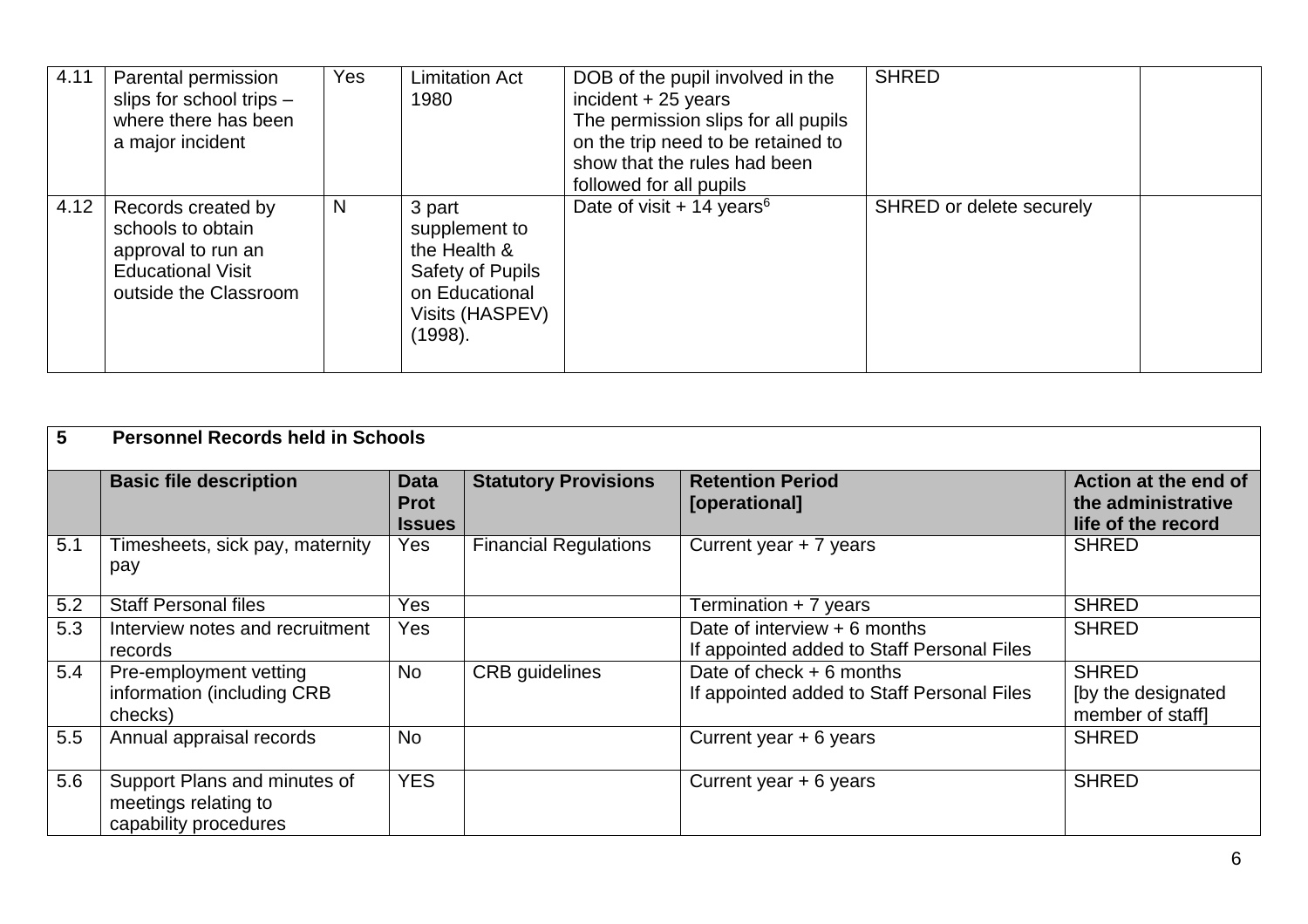| 5.7  | Disciplinary proceedings                                                                                                      | <b>YES</b> |                                                                                                                                                              | Letter will state how long the warning is to<br>stay on file                                                              | <b>SHRED</b> |
|------|-------------------------------------------------------------------------------------------------------------------------------|------------|--------------------------------------------------------------------------------------------------------------------------------------------------------------|---------------------------------------------------------------------------------------------------------------------------|--------------|
| 5.8  | Attendance Record and<br>minutes of meetings relating<br>to sickness management<br>procedures                                 | <b>YES</b> |                                                                                                                                                              | Current year + 6 years                                                                                                    | <b>SHRED</b> |
| 5.9  | Allegation of a child<br>protection nature<br>against a member of<br>staff, including where<br>the allegation is<br>unfounded | <b>Yes</b> | <b>Employment Practices</b><br>Code: Supplementary<br>Guidance 2.13.1<br>(Records of Disciplinary<br>and Grievance)<br><b>Education Act 2002</b><br>guidance | Until the person's<br>normal retirement age,<br>or 10 years from the<br>date of the allegation<br>whichever is the longer | <b>SHRED</b> |
| 5.10 | Records relating to<br>accident/injury at work                                                                                | Yes        |                                                                                                                                                              | Date of incident + 12 years<br>In the case of serious accidents a further<br>retention period will need to be applied     | <b>SHRED</b> |
| 5.11 | Records held under Retirement<br><b>Benefits Schemes (Information</b><br>Powers) Regulations 1995                             | Yes        |                                                                                                                                                              | Current year + 7 years                                                                                                    | <b>SHRED</b> |
| 5.12 | Proofs of identity collected as<br>part of the process of checking<br>"portable" enhanced CRB<br>disclosure                   | Yes        |                                                                                                                                                              | Where possible these should be checked<br>and a note kept of what was seen and what<br>has been checked.                  |              |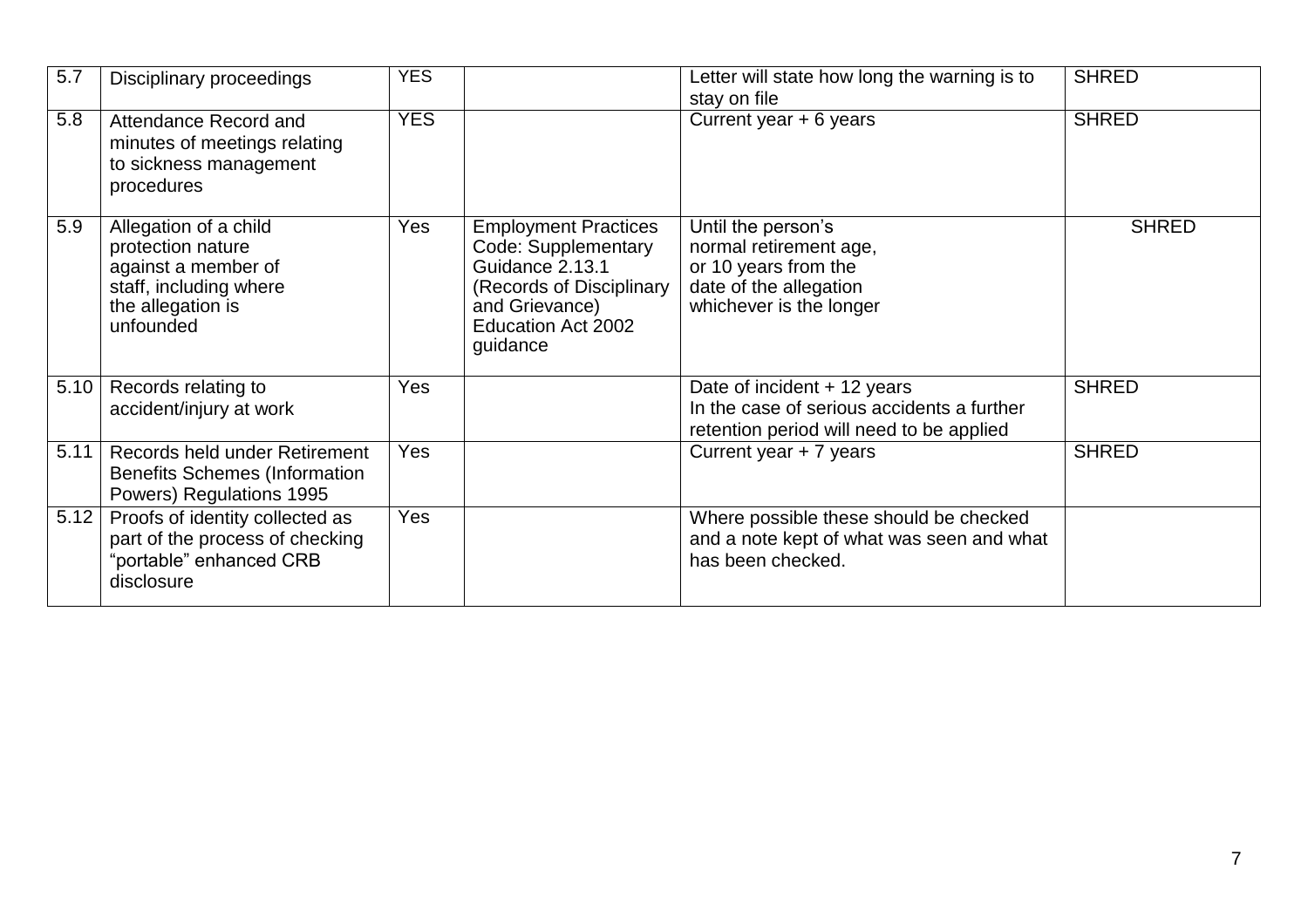| $6\phantom{1}6$  | <b>Health and Safety</b>                                                                                               |                                             |                                                                                                                                                                        |                                                                                                      |                                                                  |
|------------------|------------------------------------------------------------------------------------------------------------------------|---------------------------------------------|------------------------------------------------------------------------------------------------------------------------------------------------------------------------|------------------------------------------------------------------------------------------------------|------------------------------------------------------------------|
|                  | <b>Basic file description</b>                                                                                          | <b>Data</b><br><b>Prot</b><br><b>Issues</b> | <b>Statutory Provisions</b>                                                                                                                                            | <b>Retention Period</b><br>[operational]                                                             | Action at the end of<br>the administrative life<br>of the record |
| 6.1              | <b>Accessibility Plans</b>                                                                                             |                                             | <b>Disability Discrimination Act</b>                                                                                                                                   | Current year $+ 6$ years                                                                             | <b>SHRED</b>                                                     |
| 6.2              | <b>Accident Reporting</b>                                                                                              |                                             | Social Security (Claims and<br>Payments) Regulations 1979<br><b>Regulation 25. Social Security</b><br>Administration Act 1992 Section 8.<br><b>Limitation Act 1980</b> |                                                                                                      |                                                                  |
| 6.2a             | <b>Adults</b><br>$\bullet$                                                                                             | Yes                                         |                                                                                                                                                                        | Date of incident $+ 7$ years                                                                         | <b>SHRED</b>                                                     |
| 6.2 <sub>b</sub> | Children<br>$\bullet$                                                                                                  | Yes                                         |                                                                                                                                                                        | DOB of child $+25$ years <sup>8</sup>                                                                | <b>SHRED</b>                                                     |
| 6.3              | <b>COSHH</b>                                                                                                           |                                             |                                                                                                                                                                        | Current year + 10 years<br>[where appropriate an<br>additional retention period<br>may be allocated] | <b>SHRED</b>                                                     |
| 6.4              | Incident reports                                                                                                       | Yes                                         |                                                                                                                                                                        | Current year + 20 years                                                                              | <b>SHRED</b>                                                     |
| 6.5              | <b>Risk Assessments</b>                                                                                                |                                             |                                                                                                                                                                        | Current year + 3 years                                                                               | <b>SHRED</b>                                                     |
| 6.6              | Process of monitoring of areas<br>where employees and persons<br>are likely to have become in<br>contact with asbestos |                                             |                                                                                                                                                                        | Last action $+40$ years                                                                              | <b>SHRED</b>                                                     |
| 6.7              | Process of monitoring of areas<br>where employees and persons<br>are likely to have come in<br>contact with radiation  |                                             |                                                                                                                                                                        | Last action $+50$ years                                                                              | <b>SHRED</b>                                                     |
| 6.8              | Fire Precautions log books                                                                                             |                                             |                                                                                                                                                                        | Current year + 6 years                                                                               | <b>SHRED</b>                                                     |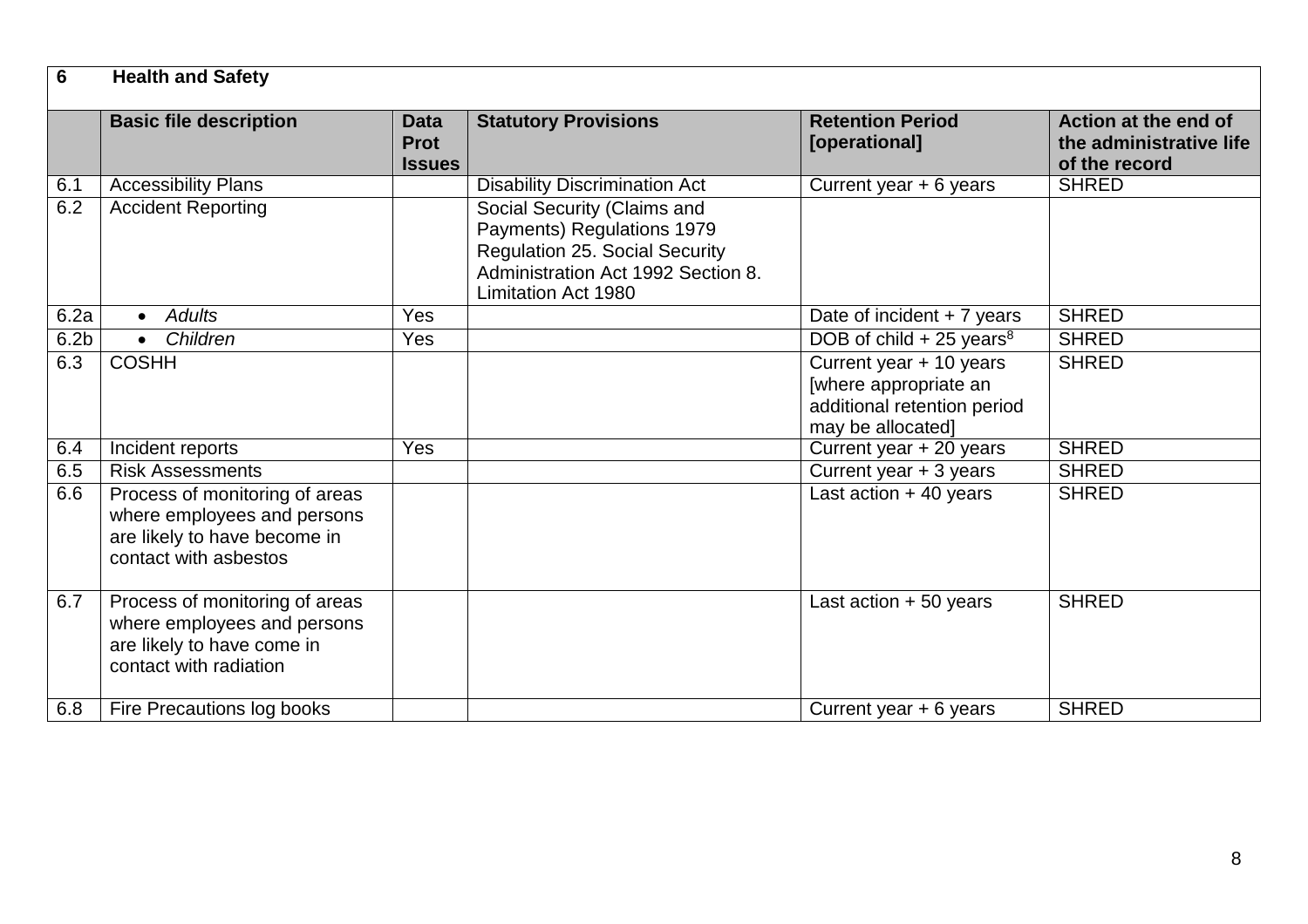|     | <b>Administrative</b>                      |                                             |                                       |                                          |                                                            |  |  |  |  |  |
|-----|--------------------------------------------|---------------------------------------------|---------------------------------------|------------------------------------------|------------------------------------------------------------|--|--|--|--|--|
|     | <b>Basic file description</b>              | <b>Data</b><br><b>Prot</b><br><b>Issues</b> | <b>Statutory</b><br><b>Provisions</b> | <b>Retention Period</b><br>[operational] | Action at the end of the administrative life of the record |  |  |  |  |  |
| 7.1 | <b>Employer's Liability</b><br>certificate |                                             |                                       | Closure of the<br>school $+$ 40 years    | <b>SHRED</b>                                               |  |  |  |  |  |
| 7.2 | Inventories of equipment<br>and furniture  |                                             |                                       | Current year $+6$<br>years               | <b>SHRED</b>                                               |  |  |  |  |  |
| 7.3 | <b>Circulars</b><br>(staff/parents/pupils) |                                             |                                       | Current year $+1$<br>vear                | <b>SHRED</b>                                               |  |  |  |  |  |
| 7.4 | <b>Newsletters</b>                         |                                             |                                       | Current year $+2$<br>year                | <b>SHRED</b>                                               |  |  |  |  |  |
| 7.5 | Visitors book                              |                                             |                                       | Current year $+2$<br>years               | <b>SHRED</b>                                               |  |  |  |  |  |

| 8                | <b>Finance</b>                |                                             |                                       |                                              |                                                                       |                                                                                                                     |  |
|------------------|-------------------------------|---------------------------------------------|---------------------------------------|----------------------------------------------|-----------------------------------------------------------------------|---------------------------------------------------------------------------------------------------------------------|--|
|                  | <b>Basic file description</b> | <b>Data</b><br><b>Prot</b><br><b>Issues</b> | <b>Statutory</b><br><b>Provisions</b> | <b>Retention Period</b><br>[operational]     | Action at the end of the administrative life of the<br>record         |                                                                                                                     |  |
| 8.1              | <b>Annual Accounts</b>        |                                             | Financial<br>Regulations              | Current year $+6$<br>vears                   |                                                                       | Offer to the Archives                                                                                               |  |
| 8.2              | Loans and grants              |                                             | Financial<br>Regulations              | Date of last payment<br>on $Ioan + 12$ years | Review to see<br>whether a further<br>retention period is<br>required | <b>Transfer to Archives</b><br>[The appropriate archivist will<br>then take a sample for<br>permanent preservation] |  |
| 8.3              | Contracts                     |                                             |                                       |                                              |                                                                       |                                                                                                                     |  |
| 8.3a             | under seal                    |                                             |                                       | Contract completion<br>date $+12$ years      | <b>SHRED</b>                                                          |                                                                                                                     |  |
| 8.3 <sub>b</sub> | under signature               |                                             |                                       | Contract completion<br>$date + 6 years$      | <b>SHRED</b>                                                          |                                                                                                                     |  |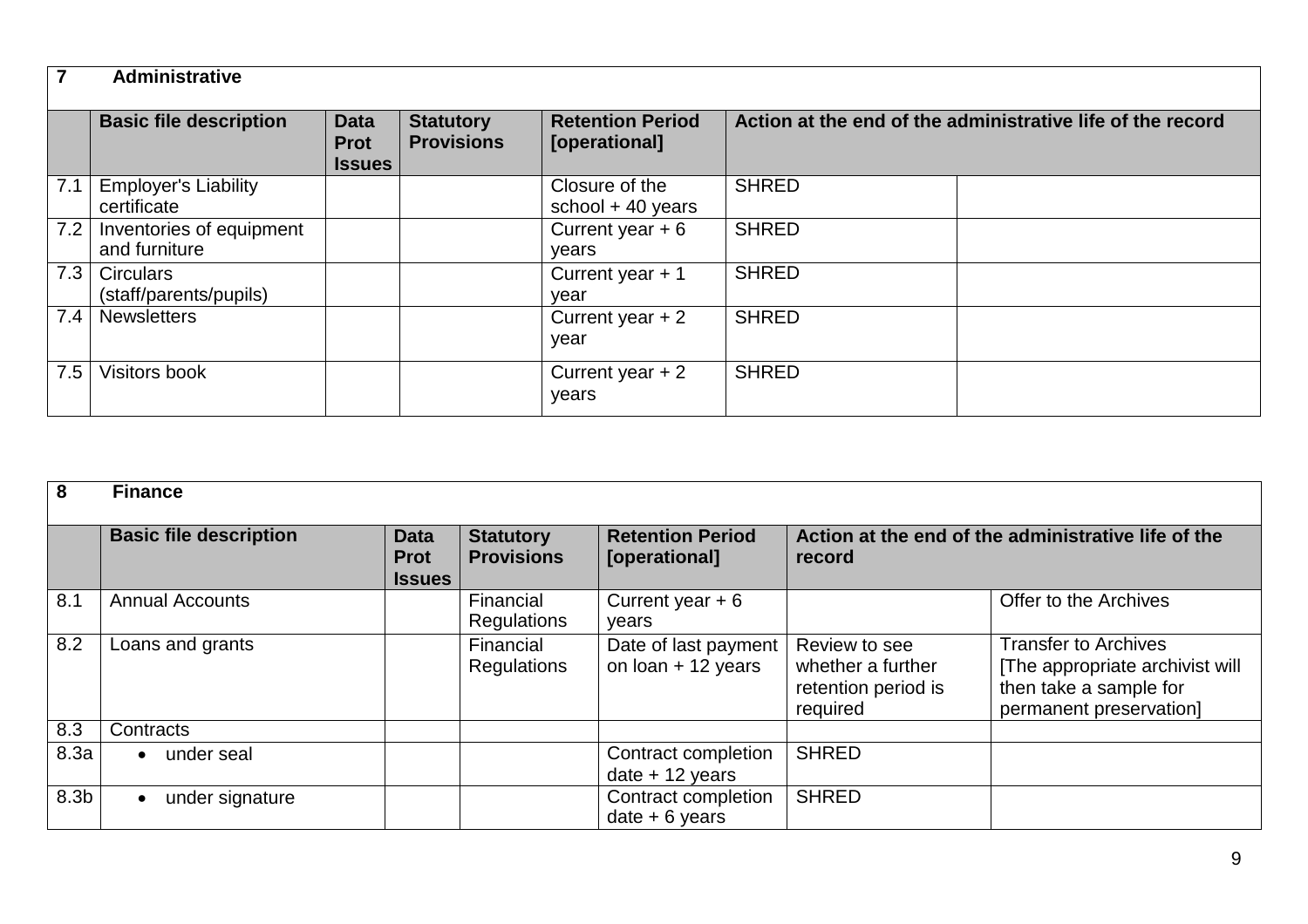| 8.3c | monitoring records<br>$\bullet$                                                       |                                             |                                       |                                            |                                   | Current year $+2$<br>years |                      | <b>SHRED</b>                                                                       |                                |
|------|---------------------------------------------------------------------------------------|---------------------------------------------|---------------------------------------|--------------------------------------------|-----------------------------------|----------------------------|----------------------|------------------------------------------------------------------------------------|--------------------------------|
| 8.4  | Copy orders                                                                           |                                             |                                       |                                            |                                   | Current year $+2$<br>years |                      | <b>SHRED</b>                                                                       |                                |
| 8.5  | Budget reports, budget<br>monitoring etc                                              |                                             |                                       |                                            |                                   | Current year $+6$<br>years |                      | <b>SHRED</b>                                                                       |                                |
| 8.6  | Invoice, receipts and other<br>records covered by the<br><b>Financial Regulations</b> |                                             |                                       | Financial<br><b>Regulations</b>            |                                   | Current year $+6$<br>years |                      | <b>SHRED</b>                                                                       |                                |
| 8.7  | papers                                                                                | Annual Budget and background                |                                       |                                            |                                   | Current year $+6$<br>years |                      | <b>SHRED</b>                                                                       |                                |
| 8.8  | Order books and requisitions                                                          |                                             |                                       |                                            |                                   | Current year $+6$<br>years |                      | <b>SHRED</b>                                                                       |                                |
| 8.9  | <b>Delivery Documentation</b>                                                         |                                             |                                       |                                            |                                   | Current year $+6$<br>years |                      | <b>SHRED</b>                                                                       |                                |
| 8.10 | Yes<br>Financial<br>Free school meals registers<br><b>Regulations</b>                 |                                             |                                       | Current year $+6$<br><b>SHRED</b><br>years |                                   |                            |                      |                                                                                    |                                |
|      |                                                                                       |                                             |                                       |                                            |                                   |                            |                      |                                                                                    |                                |
| 9    | <b>Property</b>                                                                       |                                             |                                       |                                            |                                   |                            |                      |                                                                                    |                                |
|      | <b>Basic file description</b>                                                         | <b>Data</b><br><b>Prot</b><br><b>Issues</b> | <b>Statutory</b><br><b>Provisions</b> |                                            | <b>Retention</b><br><b>Period</b> | [operational]              |                      | Action at the end of the administrative life of the record                         |                                |
| 9.1  | <b>Title Deeds</b>                                                                    |                                             |                                       |                                            | Permanent                         |                            | Permanent            |                                                                                    | Offer to Archives if the       |
|      |                                                                                       |                                             |                                       |                                            |                                   |                            | <b>Land Registry</b> | these should follow the property unless<br>the property has been registered at the | deeds are no longer<br>needed  |
| 9.2  | Plans                                                                                 |                                             |                                       |                                            | Permanent                         |                            |                      | Retain in school whilst operational                                                | Offer to Archives <sup>9</sup> |
| 9.3  | Maintenance and<br>contractors                                                        |                                             | Financial<br><b>Regulations</b>       |                                            | Current year $+6$<br>years        |                            | <b>SHRED</b>         |                                                                                    |                                |
| 9.4  |                                                                                       |                                             |                                       |                                            |                                   | Expiry of lease +          | <b>SHRED</b>         |                                                                                    |                                |
|      | Leases                                                                                |                                             |                                       |                                            | 6 years                           |                            |                      |                                                                                    |                                |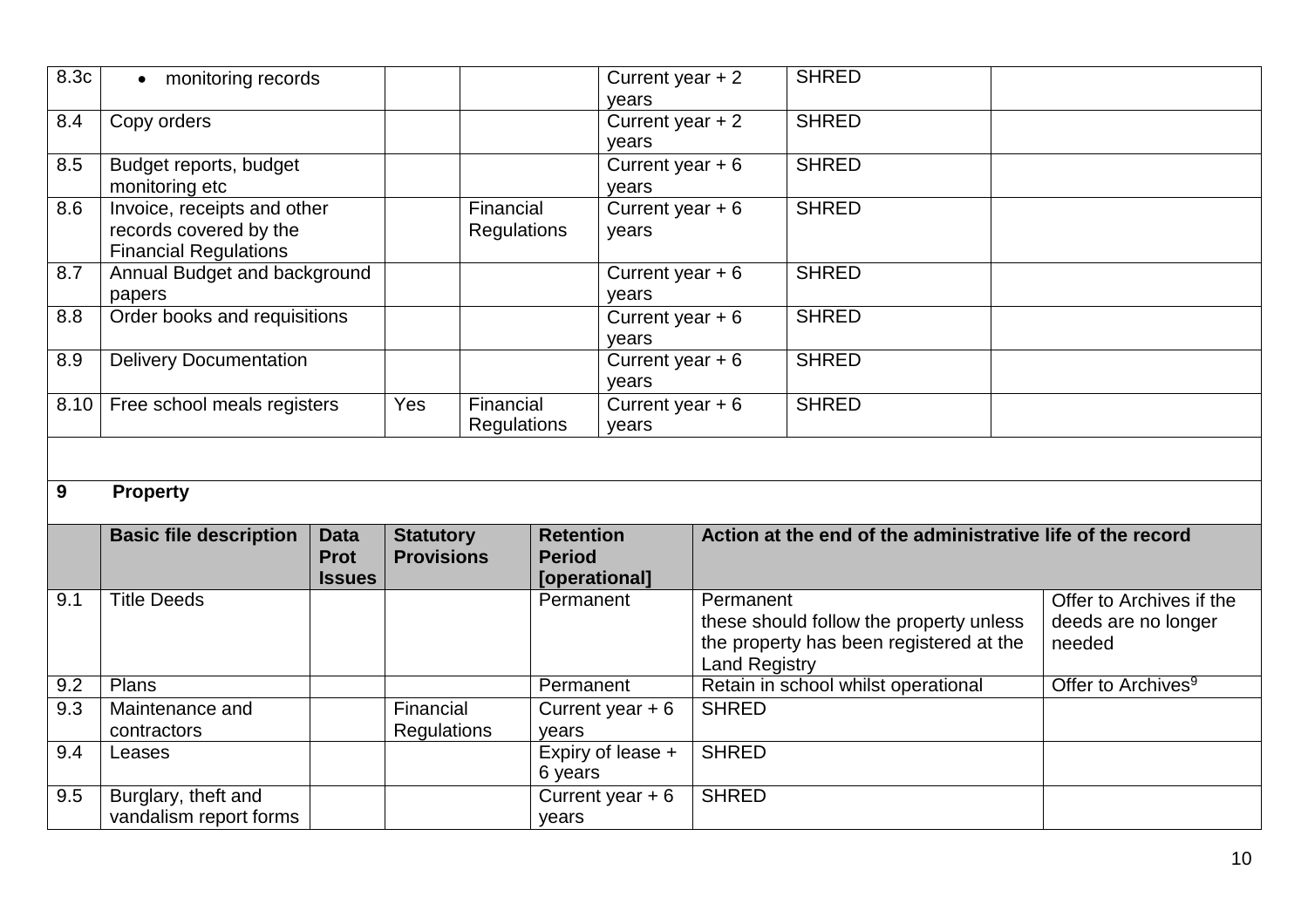| 9.6 | Maintenance log books       |  | Last entry $+10$  | <b>SHRED</b> |  |
|-----|-----------------------------|--|-------------------|--------------|--|
|     |                             |  | vears             |              |  |
| 9.7 | <b>Contractors' Reports</b> |  | Current year $+6$ | <b>SHRED</b> |  |
|     |                             |  | vears             |              |  |

| 10   | <b>Local Education Authority</b>                                                                                      |                                             |                                          |                                       |                                                               |                         |                                                                    |  |                                                                                                                     |
|------|-----------------------------------------------------------------------------------------------------------------------|---------------------------------------------|------------------------------------------|---------------------------------------|---------------------------------------------------------------|-------------------------|--------------------------------------------------------------------|--|---------------------------------------------------------------------------------------------------------------------|
|      | <b>Basic file</b><br>description                                                                                      | <b>Data</b><br><b>Prot</b><br><b>Issues</b> |                                          | <b>Statutory</b><br><b>Provisions</b> | <b>Retention Period</b><br>[operational]                      |                         |                                                                    |  | Action at the end of the administrative life of the record                                                          |
| 10.1 | Secondary transfer<br>sheets                                                                                          | Yes                                         |                                          |                                       | Current year $+2$<br>years                                    | <b>SHRED</b>            |                                                                    |  |                                                                                                                     |
| 10.2 | Attendance returns                                                                                                    | Yes                                         |                                          |                                       | Current year $+1$<br>year                                     | <b>SHRED</b>            |                                                                    |  |                                                                                                                     |
| 10.3 | <b>Circulars from LEA</b>                                                                                             |                                             |                                          |                                       | Whilst required<br>operationally                              | required                | Review to see whether a<br>further retention period is             |  | <b>Transfer to Archives</b><br>[The appropriate archivist will then<br>take a sample for permanent<br>preservation] |
|      |                                                                                                                       |                                             |                                          |                                       |                                                               |                         |                                                                    |  |                                                                                                                     |
| 11   | <b>Department for Education</b>                                                                                       |                                             |                                          |                                       |                                                               |                         |                                                                    |  |                                                                                                                     |
|      | <b>Basic file description</b><br><b>Statutory</b><br><b>Data</b><br><b>Prot</b><br><b>Provisions</b><br><b>Issues</b> |                                             | <b>Retention Period</b><br>[operational] |                                       | Action at the end of the administrative life of the<br>record |                         |                                                                    |  |                                                                                                                     |
| 11.1 | <b>HMI</b> reports                                                                                                    |                                             |                                          |                                       | Current year $+2$                                             |                         |                                                                    |  | <b>Transfer to Archives</b>                                                                                         |
| 11.2 | OFSTED reports and<br>papers                                                                                          |                                             |                                          |                                       | Replace former report<br>report                               | with any new inspection | Review to see whether<br>a further retention<br>period is required |  | <b>Transfer to Archives</b>                                                                                         |
|      | $11.3$ Returns                                                                                                        |                                             |                                          |                                       | Current year $+ 6$ years                                      |                         | <b>SHRED</b>                                                       |  |                                                                                                                     |